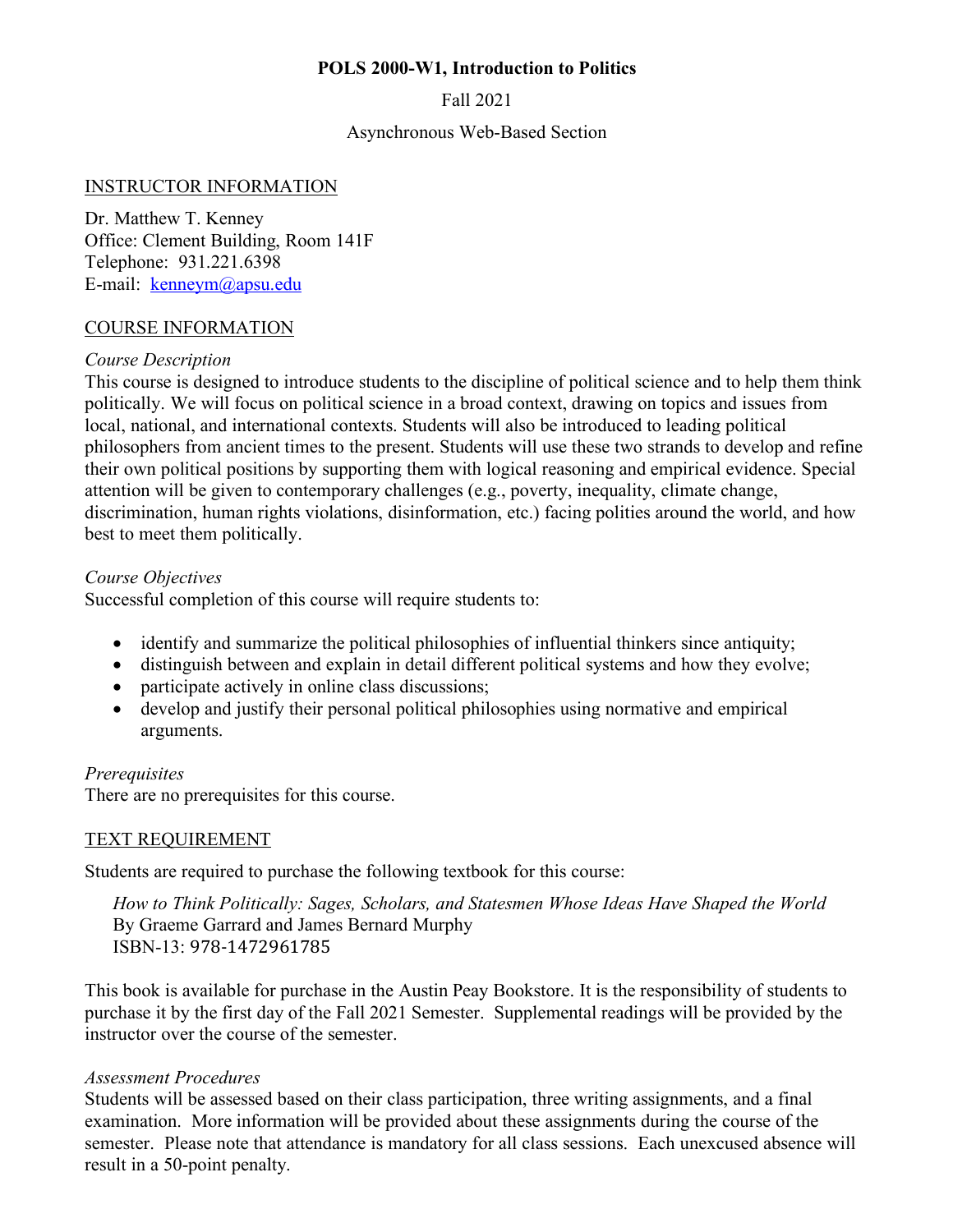#### *Grading Procedure*

The assignments for this course account for a total of 1000 points, which are distributed as follows:

- Virtual Class Discussions: 400 points
- Short Papers: 300 points
- Final Examination: 300 points

The following scale is used in assigning letter grades in this course:

| $A = 900 - 1000$ points | $D = 600 - 699$ points | $B = 800 - 899$ points |
|-------------------------|------------------------|------------------------|
| $F = 0-599$ points      | $C = 700 - 799$ points |                        |

#### WEEKLY SCHEDULE

Week 1: August 23-28 Reading and class discussion: *How to Think Politically (HTP)*, Introduction and Chapter 1.

Week 2: August 30 - September 3 Reading and class discussion: *HTP*, Chapters 2 & 3.

- Week 3: September 6-11 Reading and class discussion: *HTP*, Chapters 4 & 5.
- Week 4: September 13-18 Reading and class discussion: *HTP*, Chapter 6. First Short Paper due on September 16.
- Week 5: September 20-25 Reading and class discussion: *HTP*, Chapters 7 & 8.
- Week 6: September 27 October 2 Reading and class discussion: *HTP*, Chapter 9 & 10.

# Week 7: October 4-9

- Reading and class discussion: *HTP*, Chapters 11 & 12.
- Week 8: October 11-16 Second Short Paper due on October 16.
- Week 9: October 18-23 Reading and class discussion: *HTP*, Chapters 13 & 14.
- Week 10: October 25-30 Reading and class discussion: *HTP*, Chapters 15 & 17.
- Week 11: November 1-6 Reading and class discussion: *HTP*, Chapters 18 & 19.
- Week 12: November 8-13 Reading and class discussion: *HTP*, Chapter 20.
- Week 13: November 15-20 Reading and class discussion: *HTP*, Chapters 21 & 26.
- Week 14: November 22-27 Third Short Paper due on November 27.
- Week 14: November 28-30 Reading and class discussion: *HTP*, Chapter 27.